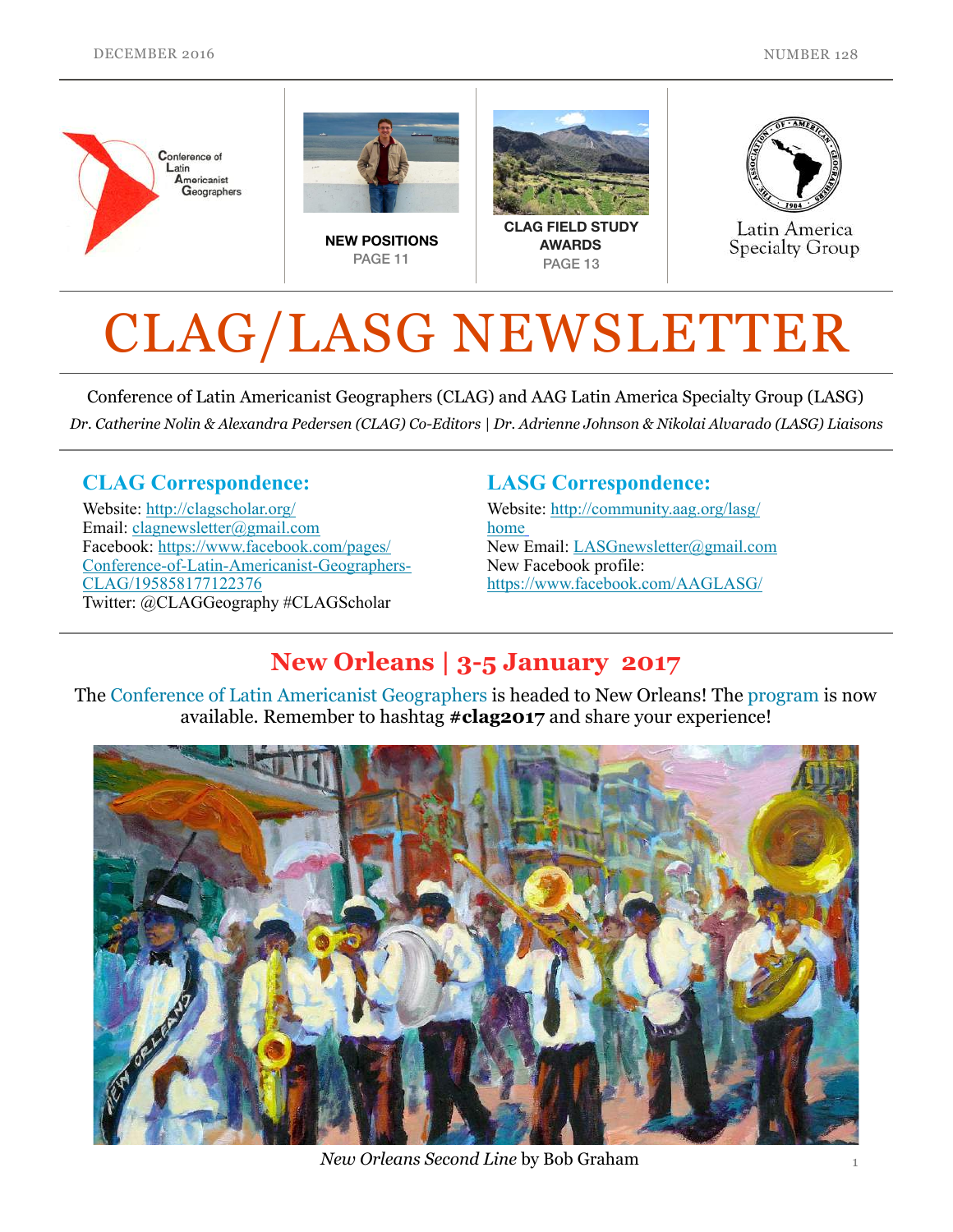# Letter from the CLAG's New Chair, Kendra McSweeney:

#### Dear CLAGistas,

(Columbus, 11/17/2016) Yesterday, in the context of a growing movement to make Ohio State a sanctuary campus, I spoke with an undergraduate who describes herself as undocumented. A top student who is graduating in the spring, she is scrambling to re-map her future in light of last week's election. Two weeks ago, she was getting ready to apply to graduate schools. Now, she's deeply concerned that after January 20, she will no longer be able to count on the protection of her DACA status and work permit. She's reluctantly contemplating returning to San Cristóbal, Chiapas, where several years ago she invested in an undeveloped suburban *lote*. At least, she said, I have somewhere to go.

I recount this conversation because it gets to the heart-breaking center of life for many Latinx\* living in the U.S. today. It is also an urgent reminder of the ways in which lives, livelihoods, and landscapes in the U.S. and Latin America are mutually created not just through material transactions around



things like land, but around the fear, aspirations, and struggles of peoples who are constantly negotiating and navigating life across borders, communities, and unstable legal regimes.

Latin Americanist geographers have studied this stuff for a long time. But I wonder if, for our scholarly community, this election might not come to represent a critical moment of intellectual focus and collective political mobilization. I say this because for many, the election has inspired us to try harder to articulate, and to double down on, our commitments to the people and communities we care about. In our professional lives, I think this can translate into renewed effort to study what matters not just to us but to the communities in which we live and work, and into finding more ways to share our insights beyond academia. The importance of such work is affirmed in the new JLAG [Statement of Purpose,](http://clagscholar.org/15-1-gaffney-freeman-seemann-finn-carter/) where the editorial team

*…extend[s] an invitation to scholars who are researching issues of migration and immigration, border policy, trans-national flows and identities, and the ways in which Latin America intersects with global political economies. […] We strongly encourage nuanced, textured, and socially engaged research. While this can manifest in a wide-range of sub-disciplines and can occur in diverse places, we seek specifically to publish work that engages issues of social and environmental justice, human rights, political agency, and power from critical perspectives.* 

We meet next month in New Orleans. In the meantime, I encourage you to check out *Hispanic and Latino New Orleans: Immigration and Identity since the Eighteenth Century* (LSU Press, 2015) by CLAG members Andrew Sluyter, Case Watkins, James P. Chaney, and Annie M. Gibson. The book describes the long and varied contributions made to the city by Isleños, Cubans, Hondurans, Mexicans, Brazilians and other communities. Here's intellectually robust scholarship that is also selling out in airport bookstores. It's an incredibly timely reminder of how Latin Americanist geographic scholarship can be a vital check on racist and xenophobic interpretations of the U.S.' history and present, and a crucial defense of a world enriched by the work, creativity and dreams of a brilliant diversity of people.

Kendra McSweeney, CLAG Chair Ohio State University

\*An imperfect word used for expediency. The student identifies as Latina in the U.S.; her family is Tzotzil.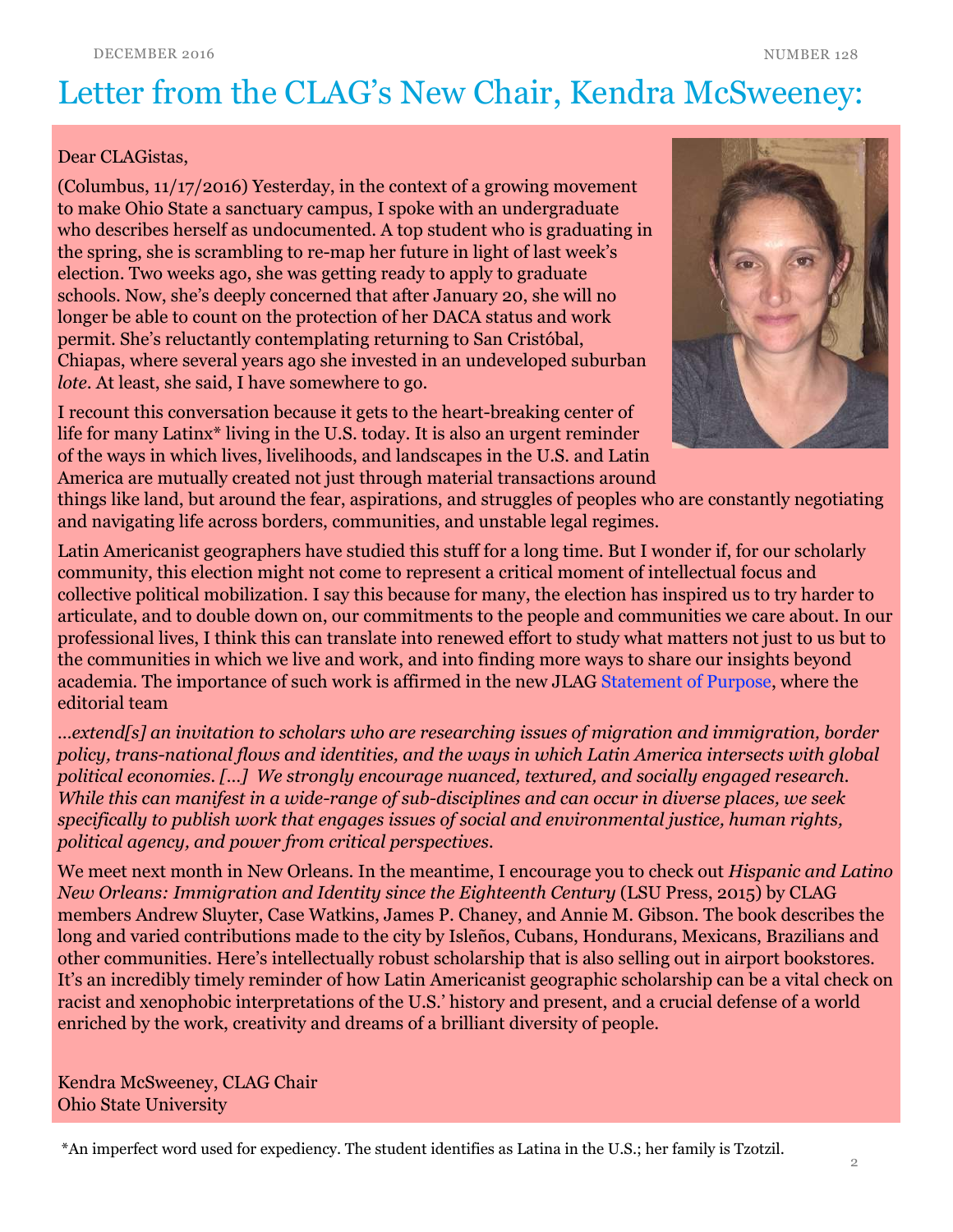# Letter from LASG's Incoming Chair, Johnny Finn:

#### Dear LASG Members,

I'm honored to write my first "Letter from the Chair" to the membership of LASG. There has been a whirl of LASG-related activity in the run up to the abstract deadline for the 2017 AAG meeting that I'd like to update you all about.

First, though, I want to mention the other new LASG Officers: Federica Bono (KU Leuven) is the new Vice Chair of LASG, and Denielle Perry (University of Oregon) is the new Secretary-Treasurer. Diego Pons, Anna Sveinsdóttir, and Josh Rudow continue their excellent work as our graduate student representatives. Since these three are in the second year of their two-year terms, in early 2017 we'll circulate a call for nominations for the graduate student representative positions, and we'll hold elections to these positions at our business meeting in Boston.

Speaking of Boston, I'm looking forward to seeing many of you there. As usual, LASG will sponsor many paper and panel sessions (total count TBA). One of the benefits of sponsorship is that it helps avoid too much overlap of LASG-sponsored sessions. In the weeks leading



up to the conference we will circulate a complete list of all LASG-sponsored sessions. Among those sessions, I'm excited to report that LASG, along with CLAG, will be co-sponsoring the participation of Brazilian geographer Rogerio Haesbaert da Costa from the Universidade Federal Fluminense in a session dedicated to the life and work of Doreen Massey. As usual, we will also share our business meeting with CLAG, which is traditionally followed by our joint social event (stay tuned for the details).

In the coming weeks we will also be circulating our calls for submissions to our various student award categories. As has been discussed via the LASG discussion board and in the last two business meetings, we've adjusted the total award sizes in order to put more emphasis (and money!) toward the field study awards. As an added incentive for the PhD-level paper award, the winning paper will once again be eligible for automatic submission for peer review in *The Journal of Latin American Geography.* This year we'll also continue the coauthored paper award. Like last year, we'll have five total awards:

Field Study Award, PhD: \$1,000 Field Study Award, MA: \$500 Best Paper Award, PhD: \$200 + *JLAG* submission Best Paper Award, MA: \$100 Best Paper Award, co-author: \$100

As these awards make up the single largest expenditure from the annual LASG budget, I strongly encourage all graduate students to consider submitting proposals and/or completed papers for these awards. Be on the lookout for the coming CFPs. Submission deadline will be in late winter/early spring 2017.

Finally, I'm happy to report that as of November 15, 2016, LASG has a total of 561 members. Of this total number, nearly 30% are international members, including 83 from Latin America (including Puerto Rico). Importantly, 263 of our members – *47% of our total membership* – are students. This portrait of our membership demonstrates both how important students are in our specialty group, and the international breadth of our membership, especially in Latin America.

I look forward to seeing you all in Boston!

Best,

Johnny

Johnny Finn, LASG Chair Christopher Newport University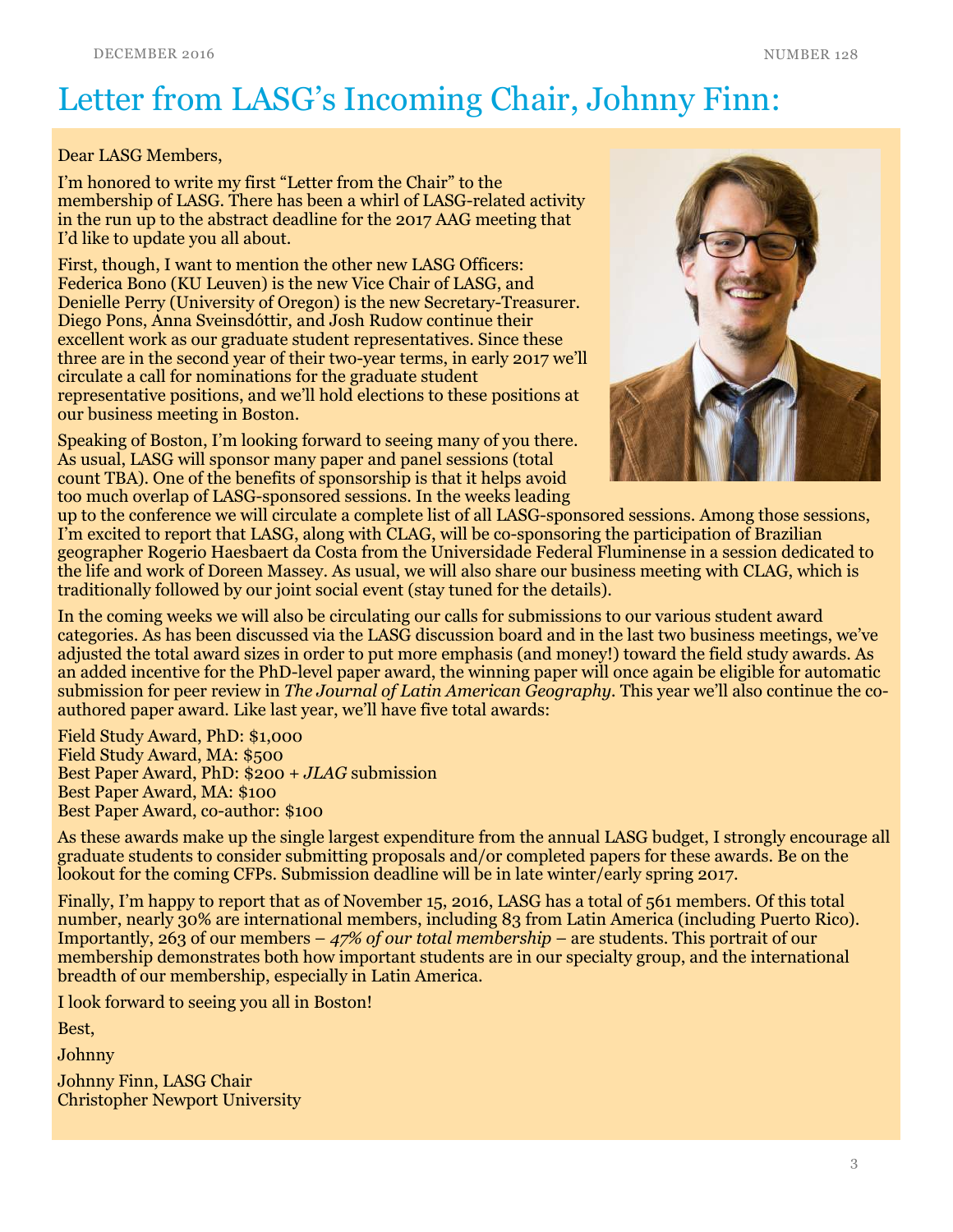# LASG Officers



Chair: John Finn, Christopher Newport University

Vice Chair: Federica Bono, University of Leuven (Belgium)

Secretary-Treasurer: Denielle Perry, University of Oregon

# LASG Graduate Student Directors (2015-2017)

Diego Pons, University of Denver Joshua Rudow, University of Texas at Austin Anna Sveinsdóttir, University of Denver

### CLAG Board Members

| <b>CLAG Chair: Kendra McSweeney</b>       | <b>CLAG Vice Chair: Brad Jokisch</b>    |  |  |
|-------------------------------------------|-----------------------------------------|--|--|
| <b>Executive Director: Andrew Sluyter</b> | <b>JLAG Editor: Christopher Gaffney</b> |  |  |
| Terms ending June 30, 2017                |                                         |  |  |
| Sarah Blue                                | <b>Richard Hunter</b>                   |  |  |
| Rebecca Clouser (CLAG Secretary)          | Alexandra Pedersen                      |  |  |
| J. Christopher Brown                      | Jörn Seemann                            |  |  |
| Christian Abizaid                         | <b>Jeffrey Smith</b>                    |  |  |
| Terms ending June 30, 2018                |                                         |  |  |
| Andrés Guhl                               | Patricia Solís                          |  |  |
| <b>Oliver Coomes</b>                      | <b>Catherine Nolin</b>                  |  |  |
| David Robinson                            |                                         |  |  |
| Terms ending June 30, 2019                |                                         |  |  |
| Martha Bell                               | <b>Christian Brannstrom</b>             |  |  |
| Brad Jokisch (Vice Chair)                 | Robert Kent                             |  |  |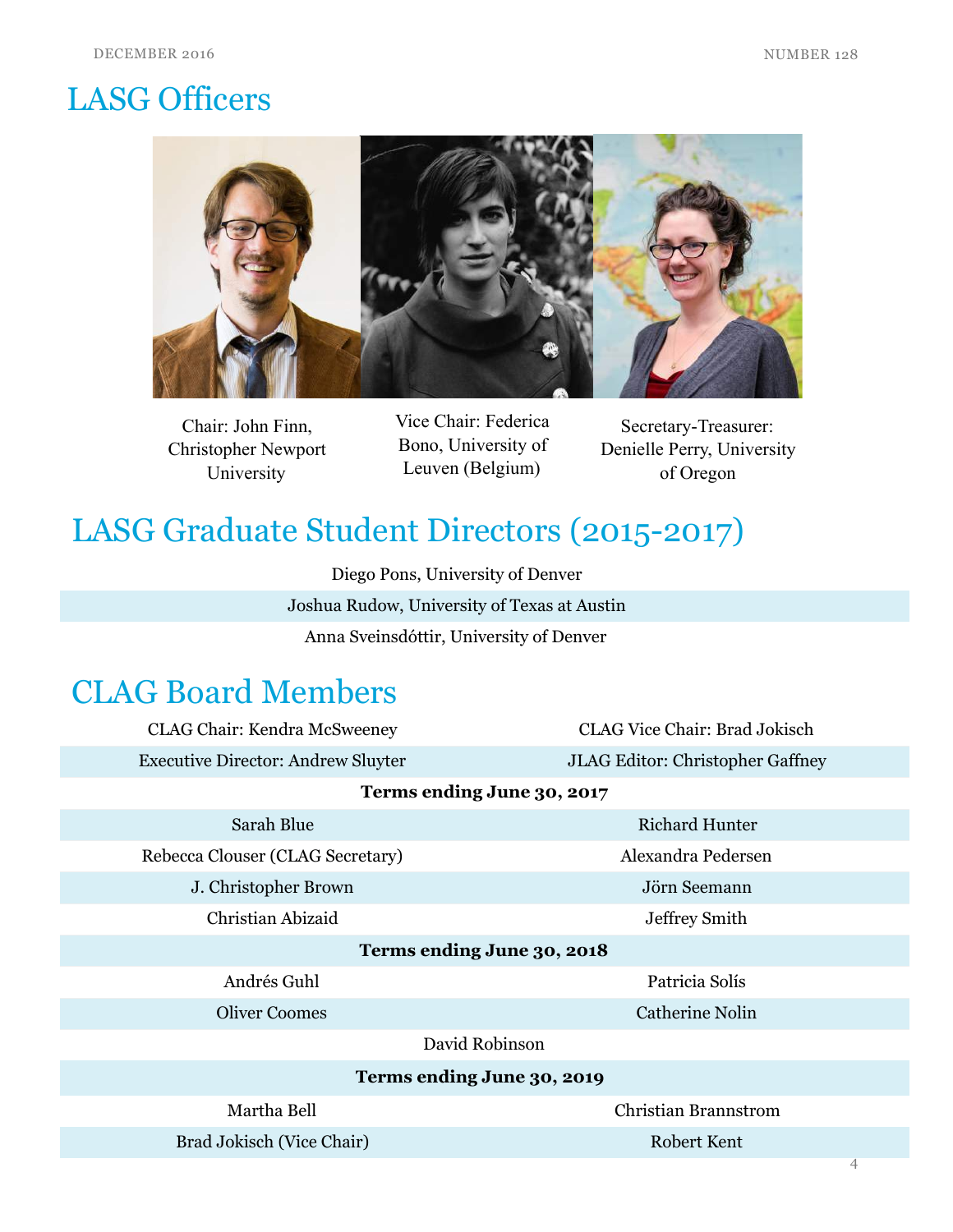# CLAG / LASG Co-Editors

[Catherine Nolin](http://www.unbc.ca/catherine-nolin) is an Associate Professor & Chair of Geography at the University of Northern British Columbia in Prince George, BC, Canada. Email: [catherine.nolin@unbca.ca](mailto:catherine.nolin@unbca.ca?subject=) CLAG Email: [clagnewsletter@gmail.com](mailto:clagnewsletter@gmail.com)

[Alexandra Pedersen](http://www.queensu.ca/geographyandplanning/people/geography-graduate-students#lastName-P) is a PhD Candidate in the Department of Geography at Queen's University, Ontario, Canada. Email: [a.pedersen@queensu.ca](mailto:a.pedersen@queensu.ca) CLAG Email: [clagnewsletter@gmail.com](mailto:clagnewsletter@gmail.com)

#### LASG Newsletter Liaisons & LASG Social Media Co-Editors

[Adrienne Johnson](http://www.researchgate.net/profile/Adrienne_Johnson2) is a postdoctoral fellow in the Faculty of Environmental Studies at York University in Toronto, ON. Email: [adriennj@yorku.ca](mailto:adriennj@yorku.ca?subject=)

[Nikolai Alvarado i](http://www.du.edu/nsm/departments/geography/students/)s a PhD Student at the Department of Geography and the Environment at the University of Denver, Denver, CO. Email: [Nikolai.Alvarado@du.edu](mailto:Nikolai.Alvarado@du.edu)

### New Publications/Papers & Reports:

Abizaid, Christian, Oliver T. Coomes and Mathilde Perrault-Archambault. 2016. Seed sharing in [Amazonian indigenous rain forest communities: A social network analysis in three Achuar villages,](http://link.springer.com/article/10.1007/s10745-016-9852-7)  Peru. *Human Ecology*. DOI: 10.1007/s10745-016- 9852-7

Aguilar-Støen, Mariel C., Taylor, Matthew J., Castellanos, Edwin. 2016. Land tenure and international migration in rural Guatemala. *Journal of Agrarian Change* 16(1): 123-144. DOI: 10.1111/ joac.12091

**Arima, Eugenio.** 2016. A spatial probit econometric model of land change: The case of infrastructure development in Western Amazonia, Peru. *PloS one.*

[Richards, Peter, Arima, Eugenio, Vanwey, Leah, Cohn, Avery and Bhattarai, Nishan. 2016. Are](http://onlinelibrary.wiley.com/doi/10.1111/conl.12310/full)  Brazil's deforesters avoiding detection? *Conservation Letters*, 1-7. doi: 10.1111/conl.12310

Tasker, Kaitlin A. and **Arima, Eugenio Y.** 2016. Fire regimes in Amazonia: The relative roles of policy and precipitation. *Anthropocene,* 14: 46-57.

Bell, Martha G. 2016. Delimitar y gobernar las aguas de Lima: relaciones urbano-rurales y rivalidades administrativas en Lima colonial. *Historica XL*(1): 7-33.

Brannstrom, [Christian. 2016. A Ferro e Fogo, história ambiental e a geografia brasileira: Um](http://rbg.ibge.gov.br/index.php/rbg/article/view/30)  diálogo por inventor. *Revista Brasileira de Geografia* 61(1): 109-125.

Brannstrom, Christian, Adryane Gorayeb, Jocicléa Sousa Mendes, Caroline Loureiro, Antonio Jeovah de Andrade Meireles, Edson Vicente da Silva, Ana Larissa Ribeiro de Freitas, Rafael Fialho de [Oliveira. 2017. Is Brazilian wind power development sustainable? Insights from a review of conflicts in](http://www.sciencedirect.com/science/article/pii/S1364032116304804)  Ceará state. *Renewable and Sustainable Energy Reviews* 67: 62-71.

Bruzzone, Mario. 2016. [On exterior and interior detention regimes:](https://uwmadison.app.box.com/s/e2oaxsfq62f7ggwoi8u4cbjbyw85ss1x) Governing, bordering and economy in transit migration across Mexico. In D. Conlon and N. Hiemstra (eds). *Intimate Economies of Immigrant Detention: Critical Perspectives.* pp. 105-120. London: Routledge.

Clouser, Rebecca. 2016. [Nexus of emotional and development geographies.](http://onlinelibrary.wiley.com/doi/10.1111/gec3.12275/full) *Geography Compass*, 10 (8): 321-332. DOI 10.1111/gec3.12275

[Coomes, Oliver T., Yoshito Takasaki and Jeanine M. Rhemtulla. 2016. Forests as landscapes of](http://www.ecologyandsociety.org/vol21/iss3/art20/)  social inequality: Tropical forest cover and land distribution among shifting cultivators. *Ecology and Society* 21(3): 20. DOI: 10.5751/ES-08684- 210320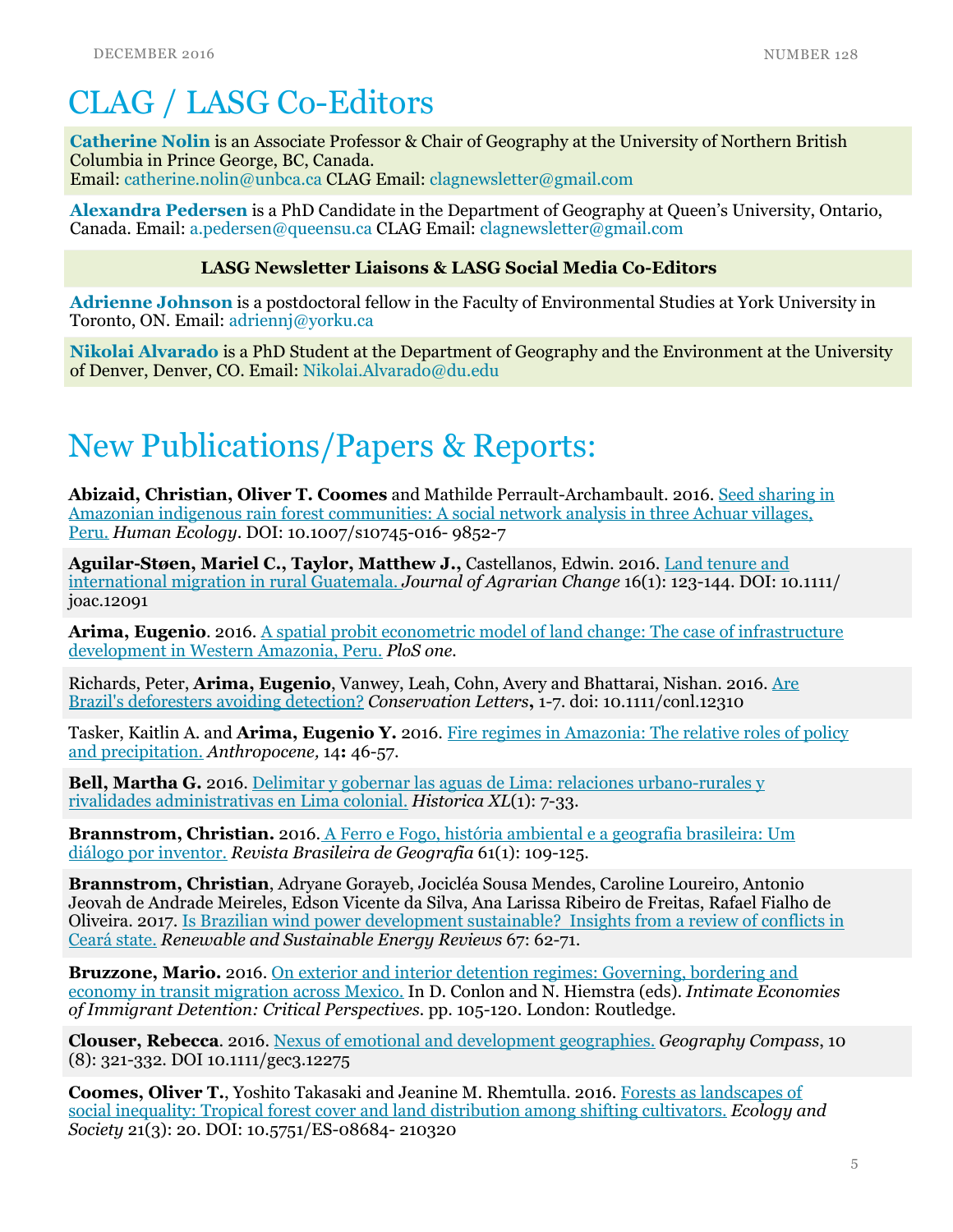Coomes, Oliver T., Yoshito Takasaki, Christian Abizaid and J. Pablo Arroyo-Mora. 2016. [Environmental and market determinants of economic orientation among rain forest communities:](http://www.sciencedirect.com/science/article/pii/S0921800916301835)  evidence from a large-scale survey in western Amazonia. *Ecological Economics* 129: 260-271. DOI: 10.1016/j.ecolecon.2016.06.001

Coomes, Oliver T., Michael Lapointe, Michael Templeton and Geneva List. 2016. Amazon river flow [regime and flood recessional agriculture: Flood stage reversals and risk of annual crop loss.](http://www.sciencedirect.com/science/article/pii/S0022169416302943) *Journal of Hydrology* 539: 214-222. DOI 10.1016/j.jhydrol.2016.05.027

Holland, Tim, Oliver T. Coomes and Brian E. Robinson. 2016. Evolving frontier land markets and the opportunity cost of sparing forests in western Amazonia. *Land Use Policy* 58: 456-471. DOI: 10.1016/j.landusepol.2016.08.015

Webb, Jena, Oliver T. Coomes, Nancy Ross, and Donna Mergler. 2016. Mercury concentrations in urine of Amerindian populations near oil fields in the Peruvian and Ecuadorian Amazon. *Environmental Research* 151: 344-350. DOI: 10.1016/j.envres.2016.07.040

Crane, Nicholas Jon. 2016. Carlos Fuentes. In S. Ray, H. Schwarz, A. Shemak, A. Moreiras, J. L. Villacanas Verlanga, and D. Megestu (eds). [Blackwell Encyclopedia of Postcolonial Studies.](http://ca.wiley.com/WileyCDA/WileyTitle/productCd-1444334980.html) Blackwell Publishing. DOI: 10.1111/b.9781444334982.2016.x.

Crane, Nicholas Jon. 2016. Octavio Paz. In S. Ray, H. Schwarz, A. Shemak, A. Moreiras, J. L. Villacanas Verlanga, and D. Megestu (eds). [Blackwell Encyclopedia of Postcolonial Studies.](http://ca.wiley.com/WileyCDA/WileyTitle/productCd-1444334980.html) Blackwell Publishing. DOI: 10.1111/b.9781444334982.2016.x.

Crane, Nicholas Jon. 2016. Review of Stuart Aitken's "The Ethnopoetics of Space and [Transformation: Young People's Engagement, Activism and Aesthetics".](http://www.sciencedirect.com/science/article/pii/S1755458616301293) *Emotion, Space and Society,* 21: 3-4.

[Fadiman, Maria. 2016. Rainforest creatures: the creepy, cute and us. In A. Hegan \(Ed\).](http://www.allisonhegan.com) No More Endlings: Saving Species One Story at a Time*.* pp. 129-136. Motivational Press, Inc. Melbourne, FL. ISBN: 1628651989

Finley-Brook, Mary. 2016. [Territorial 'fix'? Tenure insecurity in titled indigenous territories.](http://onlinelibrary.wiley.com/doi/10.1111/blar.12489/full) *Bulletin of Latin American Research.* 35(3): 338–354. DOI: 10.1111/blar.12489

Gaffney, Christopher. 2016a. [The Brazilian Experience as ´role-model´.](http://www.zora.uzh.ch/122997/1/2016_Gaffney_2016_The%20Brazilian%20experience%20as%20) In *Global Corruption Report: Sport*, edited by Gareth Sweeny, 204 – 210. Abingdon: Routledge.

[Gaffney, Christopher. 2016b. An Anatomy of Resistance: The Comitês Populares of Brazil. In Sport,](http://www.palgrave.com/in/book/9781137464910)  Protest and Globalisation: Stopping Play, edited by Stephen Wagg and Jonathan Dart, s/n. Palgrave Macmillan.

Gaffney, Christopher and Cerianne Robertson. 2016. Smarter than Smart? Rio´s failed emergence as a smart city. *Journal of Urban Technology,* 23 (1), 1-18*.*

[Hartmann, Chris. 2016. Postneoliberal public healthcare reforms: Neoliberalism, social medicine, and](http://ajph.aphapublications.org/doi/abs/10.2105/AJPH.2016.303470)  persistent health inequalities in Latin America. *American Journal of Public Health*. DOI: 10.2105/ AJPH.2016.303470

Himley, Matthew. 2016. Mining, property, and the reordering of socionatural relations in Peru. In K. [Deonandan and M. L. Dougherty \(eds.\) Mining in Latin America: Critical Approaches to the New](https://www.routledge.com/Mining-in-Latin-America-Critical-Approaches-to-the-New-Extraction/Deonandan-Dougherty/p/book/9781138921672)  Extraction. pp. 208-226. Routledge: New York.

Pons, Diego, Matthew J. Taylor, Daniel Griffin, Edwin J. Castellanos & Kevin J. Anchukaitis. 2016 (early online). [On the production of climate information in the high mountain forests of](http://www.tandfonline.com/doi/full/10.1080/24694452.2016.1235481)  Guatemala. *Annals of the American Association of Geographers*. DOI: 10.1080/24694452.2016.1235481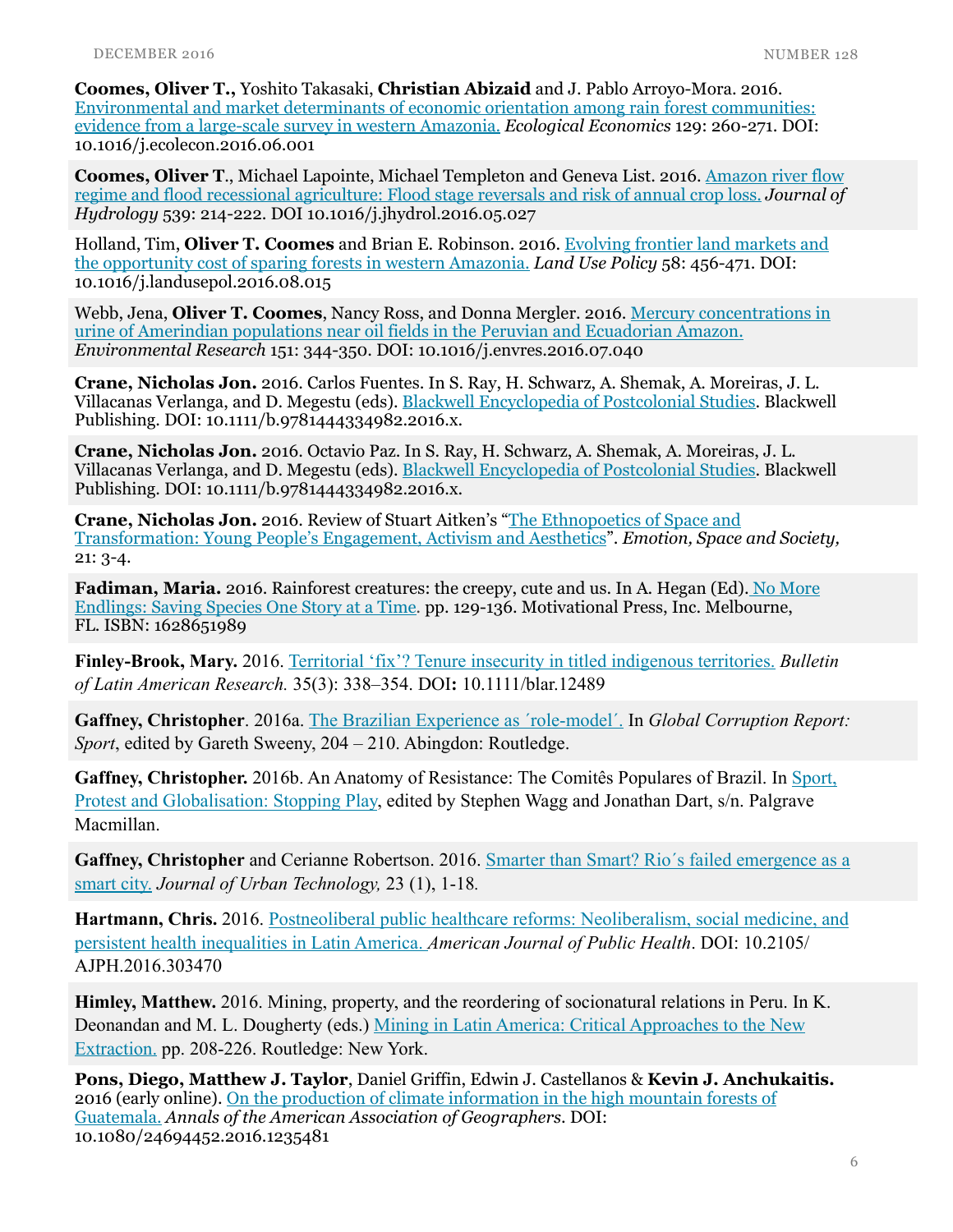Radel, Claudia, [Schmook, Birgit, Haenn, Nora and Green, Lisa. 2016. The gender dynamics of](http://www.sciencedirect.com/science/article/pii/S0277539516301728)  conditional cash transfers and smallholder farming in Calakmul, Mexico. *Women's Studies International Forum*. DOI:10.1016/j.wsif.2016.06.004

[Romano, Sarah T. 2016. Democratizing discourses: Conceptions of ownership, autonomy, and "the](http://www.tandfonline.com/doi/abs/10.1080/02508060.2016.1107706)  state" in Nicaragua's rural water governance. *Water International* 41(1): 74-90. DOI: 10.1080/02508060.2016.1107706

Vadjunec, Jacqueline, Radel, Claudia and Turner II, B. L. 2016. Introduction: The continued importance of smallholders today. *Land,* [5\(4\): 34-46. DOI:10.3390/land5040034.](http://www.mdpi.com/2073-445X/5/4/34) 

Wise, Nicholas. 2016. [Outlining triple bottom line contexts in urban tourism regeneration.](http://www.sciencedirect.com/science/article/pii/S0264275116300038) Cities 53: 30-34.

Wise, Nicholas and Harris, John. 2016. Community, identity and contested notions of place: A study of Haitian recreational soccer players in the Dominican Republic. *Soccer & Society* 17(4): 610-627.

Wise, Nicholas. 2017. "In the Shadow of Mega-Events: The Value of Ethnography in Sports Geography". In [Critical Geographies of Sport: Space, Power, and Sport in Global Perspective,](https://www.routledge.com/Critical-Geographies-of-Sport-Space-Power-and-Sport-in-Global-Perspective/Koch/p/book/9781138927124) N. Koch (ed.), pp. 220-234. London: Routledge.

### UNAM Publications y Información 2016 *Centro de Investigaciones en Geografía Ambiental*

Centro de Investigaciones en Geografía Ambiental Información 2016

#### Recent Publications

Gao, Y., Ghilardi, A., Paneque-Galvez, J., Skutsch, M., Mas, J F. 2015. Validation of MODIS vegetation continuous fields for monitoring deforestation and forest degradation: two cases in Mexico. Geocarto International. 1-13. doi: 10.1080/10106049.2015.1110205

Ghilardi, A., R. Bailis, J.-F. Mas, M. Skutsch, J.A. Elvir, A. Quevedo, O. Masera, P. Dwivedi, R. Drigo, E. Vega. 2016. Spatiotemporal modeling of fuelwood environmental impacts: Towards improved accounting for non-renewable biomass. Environmental Modelling  $\&$  Software (82): 241-254. doi: 10.1016/j.envsoft.2016.04.023

González-Arqueros ML, Mendoza-Cantú M, Vázquez-Selem L. . 2016. Human impact on natural systems modeled through soil erosion in GeoWEPP: a comparison between pre-Hispanic periods and modern times in the Teotihuacan Valley (central Mexico). CATENA. doi:10.1016/j.catena. 2016.07.028

Martínez-Torres, L., A. Castillo, MI. Ramírez, D.R. Pérez-Salicrup. 2016. The importance of the traditional fire knowledge system in a subtropical montane socio-ecosystem in a protected natural area. International Journal of Wildland Fire. http://dx.doi.org/10.1071/WF15181

Mas, J.F.. Couturier, S., Paneque-Gálvez, J., Skutsch, M. Castilllo, M.A. and Bocco, G. 2016. Comment on Gerhardt et al: MAD-MEX Automatic Wall-to-Wall Land Cover Monitoring for the Mexican REDD-MRV Program. Remote sensing. 8: 533. doi:10.3390/rs8070533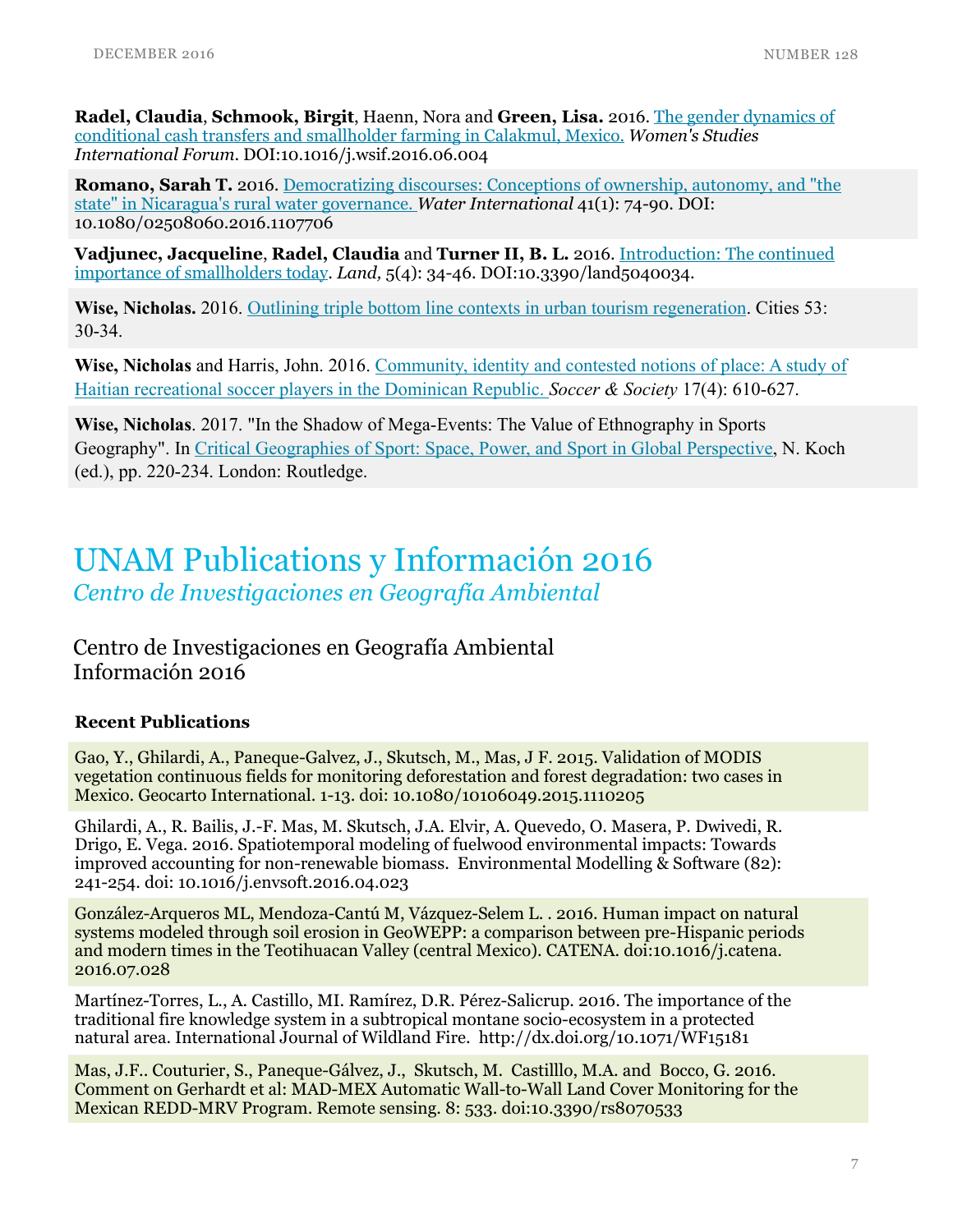Orozco Ramirez, Q., Perales, H. Hijmans, R. 2016. Geographical distribution and diversity of maize (Zea mays L. subsp. mays) races in Mexico. Genetic Resources and Crop Evolution. doi: 10.1007/s10722-016-0405-0 (SCI:IF 1.258) En digital.

Bocco, G. 2016. Remoteness and remote places. A geographic perspective. Geoforum. 77(2016): 178-181. doi: http://dx.doi.org/10.1016/j.geoforum.2016.11.003

#### Recent Books

Bautista F. y V. Luna. 2015. Consejos a los jóvenes con vocación científica o de cómo perderle el miedo al estudio de las ciencias. 2. Skiu (Eds). 227. ISBN: 978-607-96883-0-1.

Burgos, Ana, Gerardo Bocco & Joaquín Sosa. 2015. Dimensiones sociales en el manejo de cuencas. na. CIGA-UNAM. 318. ISBN: 978-607-02-6883-0 .

Ortíz Rivera, A., Bollo Manent, M., Hernández Santana, J.R. & A.G. Priego-Santander . 2015. La regionalización físico-geográfica del estado de Guerrero, México. N/A. CIGA, UNAM. 157. ISBN: 978-607-02-6706-2.

Rodríguez, M., J. M, Bollo. 2016. La Región como categoría geográfica. Primera edición. Morevalladolid. 108. ISBN: 978-607-02-7872-3.

Vieyra, A., Méndez-Lemus y J. Hernández. (Coords.) 2016. *Procesos Urbanos, Pobreza y Ambiente. Experiencias en Megaciudades y Ciudades Medias*, CIGA-UNAM, CONACyT. México, ISBN: 978-607-02-8098-6. 179 pp.

Zinck, J.A., Metternicht, G., Bocco, G., Del Valle, H.F. (Eds). 2016. Geopedology. An integration of geomorphology and pedology for soil and landscape. Springer.

#### Recent Graduates

#### **BACHELOR**

Aida Figueroa Pasos. (2016) "Agricultura periurbana, calidad y uso de aguas residuales en Tarímbaro, Michoacán". (BA Environmental Sciences. ENES – UNAM). Advisors: Antonio Vieyra y Yadira. Mendez.

Luis Daniel Olivares Martínez. (2016) "Inferencias sobre el uso de canales Mayas en la zona de Pich, Campeche, mediante el estudio de suelos". (BA Environmental Sciences. ENES – UNAM). Advisor: Berenice Solis.

Carlos Eduardo Corona Jaimez. (2016) "Estimación del contenido de Carbono en biomasa aérea en la Comunidad Indígena Carpinteros, Zitácuaro, Michoacán" (BA Instituto Tecnológico del Valle de Morelia). Advisor: Isabel Ramírez.

Diana Beatriz Chávez Aranda. (2016) "Análisis de susceptibilidad por deslizamientos con el uso de paisajes físico-geográficos en el municipio de Tetipac Guerrero" (BA Geography, UA Guerrero). Advisor: Manuel Bollo.

#### **MASTERS**

Fabiola Vargas Mendoza (2016) "Estado ambiental de la región Bajío, Michoacán en el periodo 1990, 2000 y 2010". (MA Geography. CIGA – UNAM). Advisors: Manuel Bollo y Gabriela Cuevas.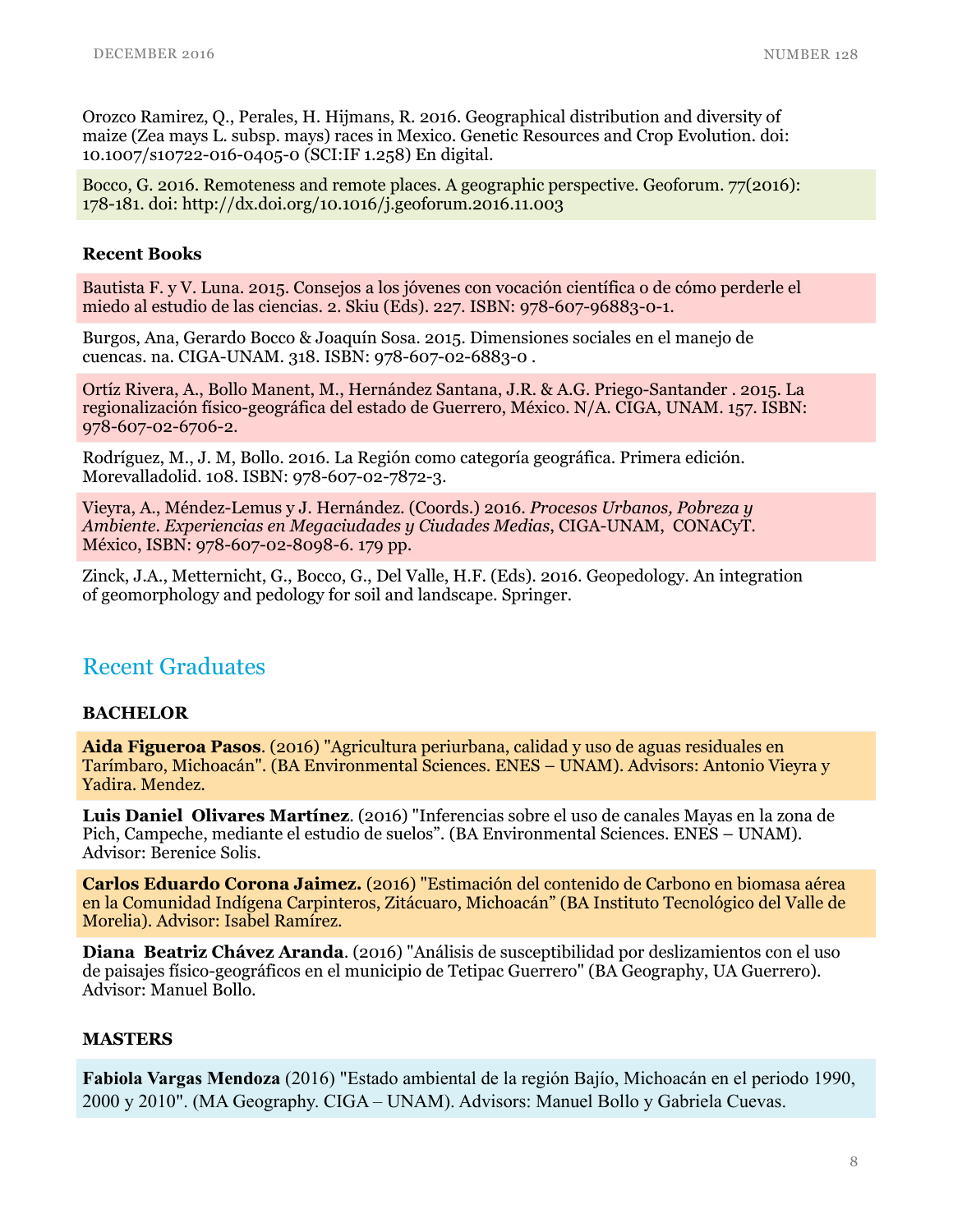Karla Aurora de Peña Guillén (2016)

"Monitoreo de los deslizamientos de los Cerros de la Cruz y Bola por medio de MEMS en la Ciudad de Tlapa de Comonfort, Guerrero, México". (MA Geography. CIGA – UNAM). Advisor: Luis Miguel **Morales** 

Margarita Alvarado Bautista (2016) "Variaciones espaciales de la calidad del agua, factores y riesgos en cuencas del Bajo Balsas". (MA Geography. CIGA – UNAM). Advisor: Ana Burgos Tornadú.

Guillerno Cisneros Máximo (2016) Geomorfologúa volcánica de Morelia y alrededores, propuesta de cartografía geomorfológica jerárquica a nivel detalle y semidetalle". (MA Geography. CIGA – UNAM). Advisor: Manuel Mendoza

#### PHD

Pavel Alejandro Castaneda Hernandez (2016), "Los asentamientos irregulares en Morelia, Michoacán (2000-2015): Acción colectiva y territorialización urbana". (PHd ININEE, UMSNH). Advisor: Michael McCall.

Consuelo Medina García (2016) "Fitosociología del transecto Tancitaro-Apatzingan-Sierra madre del Sur". (PHd Universidad de Santiago de Compostela). Advisor: Alejandro Velázquez.

Luis Fernando Gopar Merino. (2016) "El contexto geográfico de los bioclimas: el caso de regiones ecogeográficamente complejas". (PHd CIGA – UNAM). Advisor: Alejandro Velázquez.



Camilo Correa Ayram (2016) "Integraciòn del estudio de la conectividad del paisaje en la priorización de áreas de conservación: un caso compatado entre los Bosques Húmedos de Montaña en Colombia y México" (PHd CIGA – UNAM). Advisor: Manuel Mendoza.

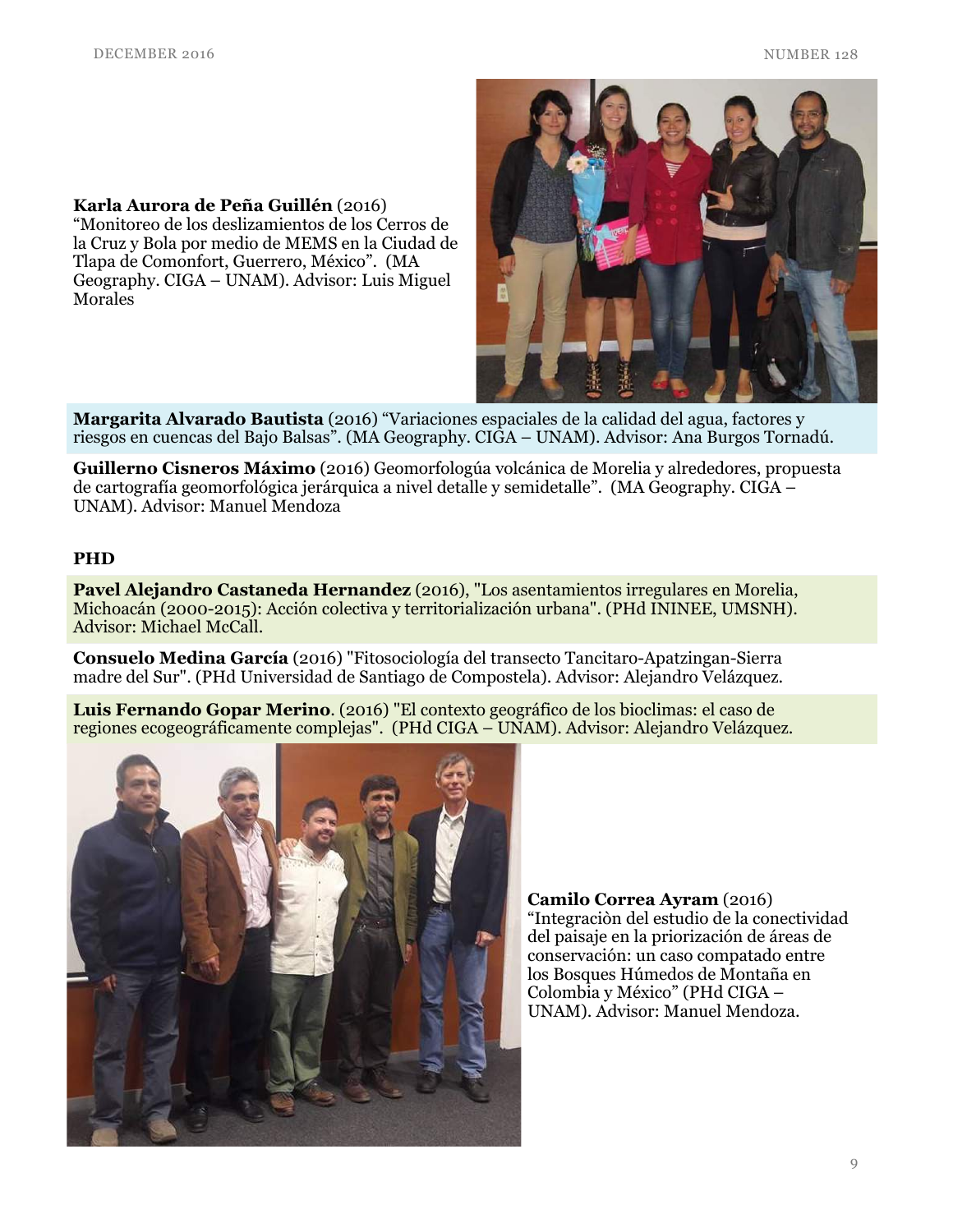#### AWARDS

Guillerno Cisneros Máximo (2016) Geomorfologúa volcánica de Morelia y alrededores, propuesta de cartografía geomorfológica jerárquica a nivel detalle y semidetalle". (MA Geography. CIGA – UNAM). Advisor: Manuel Mendoza





#### Christian Brannstrom

conducted fieldwork and taught short courses on wind energy in Fortaleza, Brazil during May-June 2016. He also co-taught a study abroad program in Costa Rica, which included visits to Pacific and Caribbean coasts. In July 2016 he was appointed Associate Dean for Academic Affairs in the College of Geosciences at Texas A&M University.

Christopher Gaffney conducted ten weeks of fieldwork in Río de Janeiro before, during and after the Olympic Games. His research appeared in numerous media outlets including *The New York Times, The Guardian, BBC, Vanity Fair, The Wall Street Journal, Bloomberg, ARD,* The CBS Evening News, *La Nacion, O Globo,* and others.

Diego Pons (University of Denver) was awarded the Graduate Student Research Award for Excellence in Research from the University of Denver, Division of Natural Sciences and Mathematics, May 2016.

Jorge Ruiz (Profesor Asociado Escuela de Ciencias Sociales, Área de Geografía, Universidad Pedagogica y Tecnologica de Colombia) is part way through a Research Scholar appointment in the Department of Geography at the University of California, Santa Barbara, a 24-month sabbatical-postdoctoral plan. Email: [jorge.ruiz@geog.ucsb.edu](mailto:jorge.ruiz@geog.ucsb.edu%22%20%5Ct%20%22_blank?subject=)

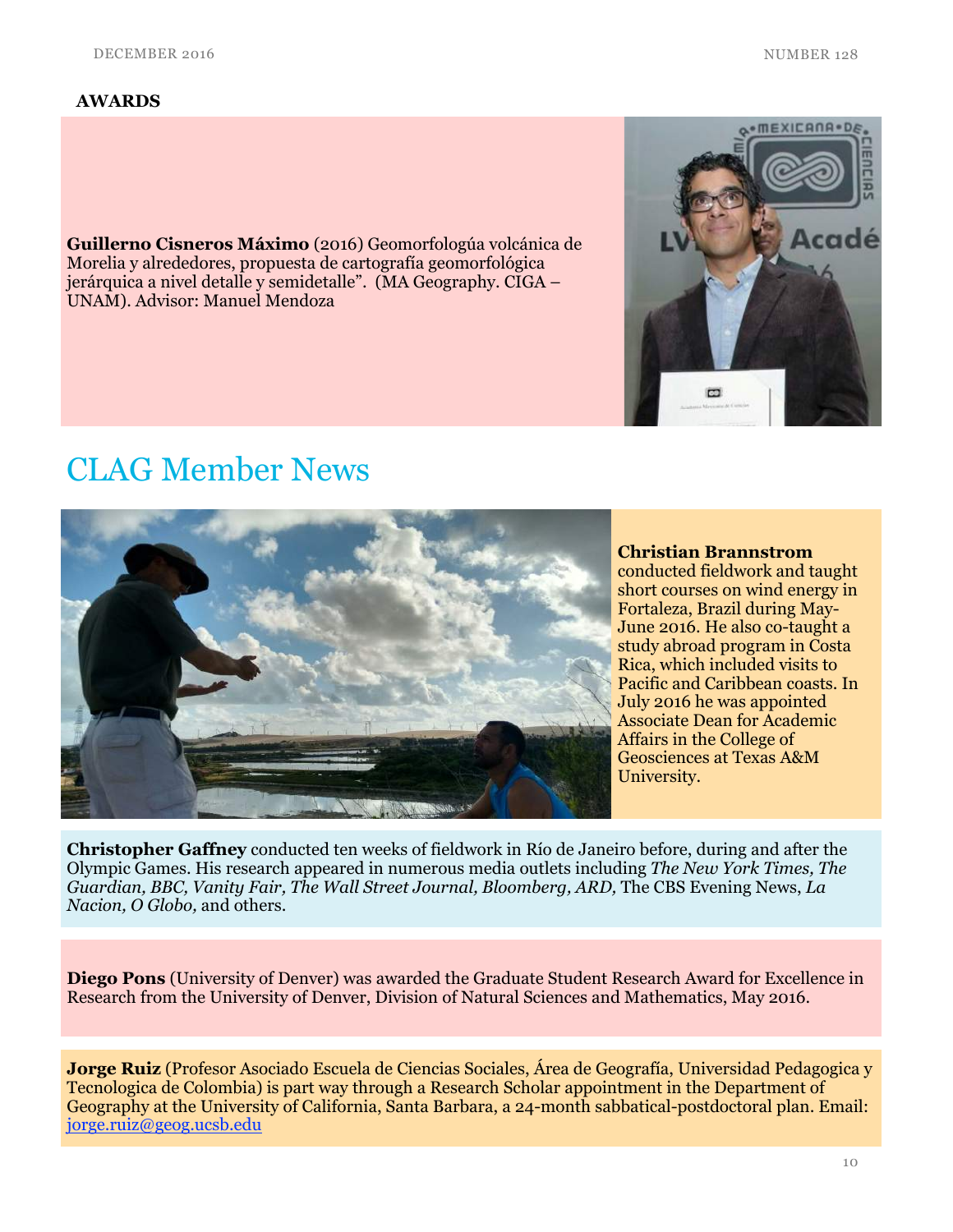

Catherine Nolin (University of Northern British Columbia, UNBC) recently traveled for three invited lectures at Kent State University (Documenting Violence: Seeing the Disappeared, with James Rodríguez), McMaster University (Transnational ruptures in a time of impunity: Genocide, mining, and migration at *Dis/placing the Borders of North America Workshop*), and Freie Universität Berlin, Berlin, Germany (Transnational violence in a time of impunity: Genocide, mining, and migration at *Encountering Transnational (In)Security and Violence in Guatemala research workshop*)*.*

Antoinette WinklerPrins sends news as the Chair of the Publications Committee of the American Geographic Society (AGS) about the journal [FOCUS on Geography.](http://www.focusongeography.org) Until 2015, the print format journal has been reinvented for the digital age by members of the AGS. The journal is now a peer-reviewed digital only journal (with DOIs for each article) that focuses on highly visual and dynamic presentation. Interested authors can submit a feature article or photo essay. Three of its first four articles are Latin America focused and written by CLAG members. Dr. WinklerPrins believes that, in addition to JLAG, this journal will be attractive to CLAGistas. Note: the new President of the AGS is long active CLAGista Dr. Marie Price of the George Washington University.

### LASG Member News

Adrienne Johnson, Anna Zalik, David Szablowski, Eduardo Canel, and Social Action were awarded a grant from [York University's Canada @ 150 initiative](http://president.yorku.ca/canada-150-york-university-fund/) to fund a conference entitled, *The Past, Present, and Future of Canada and the Global Extractives Complex.* The conference seeks to examine the ambivalent role that Canada plays in building, governing, and maintaining extractive frontiers within the country and abroad. The multi-day conference will take place in late-2017 and will provide a platform for scholarly paper presentations and roundtable discussions on resource governance and extractive industries in a global context.

# Recent Graduates and New Positions

Congratulations to the following people who are in new positions:

Chris Hartmann (PhD, Ohio State University '16) is an Assistant Professor in the Department of Public Health at SUNY Old Westbury.

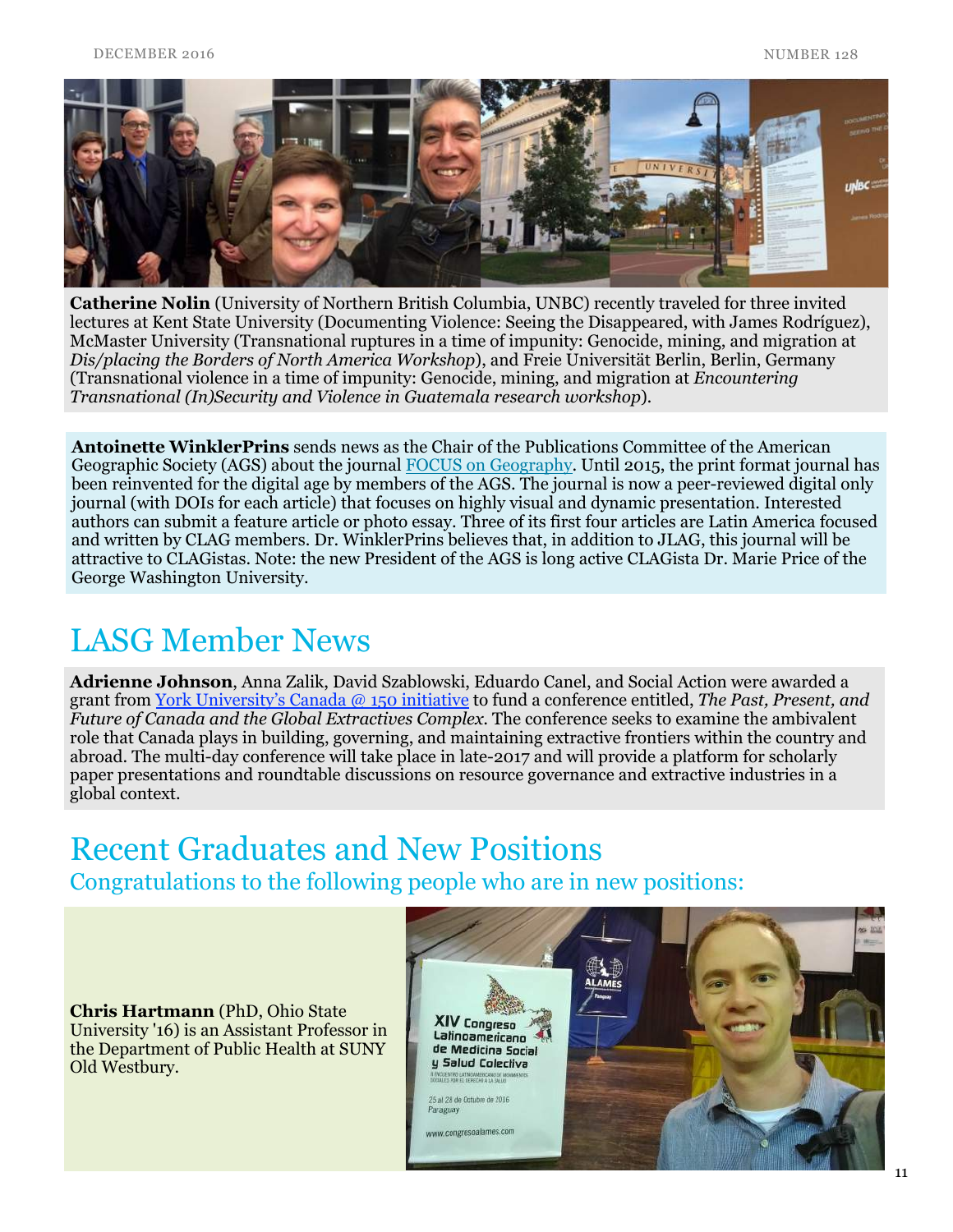Claudia Radel is now serving as Associate Dean of the Quinney College of Natural Resources at Utah State University

**Julio C. Postigo** is now a Senior Research Scientist of the National Opinion Research Center at the University of Chicago. He is also a newly-appointed Liaison Scientist for the Collaborative Crop Research Program of the McKnight Foundation.



Nicholas Wise has a new position as Senior Lecturer in Tourism and Events Management, Faculty of Education, Health and Community at the Liverpool [John Moores University](https://www.ljmu.ac.uk/).

# LASG Available Opportunities

We have a Ph.D. graduate fellowship available to begin Fall 2017 in the Ecology, Evolution, Ecosystems, and Society (EEES) graduate program at Dartmouth College. The student would join an ongoing research program on community-based fishing and rice farming in the Dominican Republic.

The successful candidate will have a background in an environmentally-oriented social science, and a desire to integrate applied social and ecological research. Extensive fieldwork in the Dominican Republic will be required, and as such a high level of Spanish fluency with substantial speaking experience is also required. The new EEES graduate program at Dartmouth College offers an interdisciplinary intellectual environment, ample resources for graduate students, and a committed faculty. To initiate an application, email a CV and statement of interest to Michael Cox [\(Michael.e.cox@dartmouth.edu](mailto:Michael.e.cox@dartmouth.edu%22%20%5Ct%20%22_blank?subject=)). Please forward this to anyone who might be interested.

### Grad Student Awards CLAG Student Conference Travel Awards, 2016

The following CLAG student members have been awarded competitive travel grants of \$500 each to present their research at the CLAG conference in New Orleans in January 2017.

- Aghane de Carvalho Antunes (University of Florida)
- Megan D. Baumann (Pennsylvania State University)
- Teresa Bornschlegl (Clark University)
- Alejandra Guzmán Luna (Colegio de la Frontera Sur)
- Paula Haddad (PUCMINAS-Brazil); declined.
- Lorena I. Toro Mayorga (Universidad Técnica del Norte-Ecuador)
- Karly Marie Miller (University of California, Santa Barbara)
- Diego Pons (University of Denver)
- Emilie L. Schur (University of Arizona)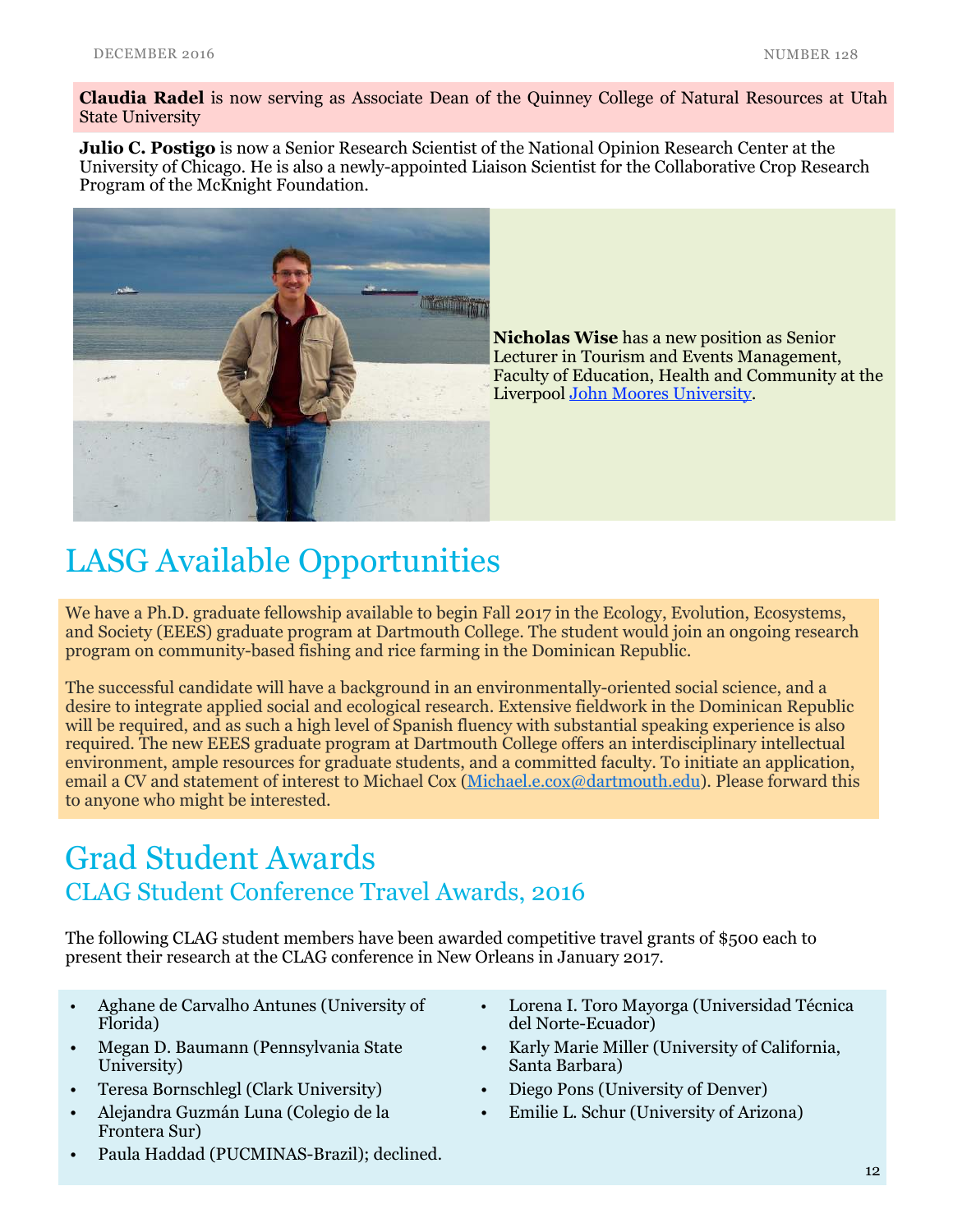### CLAG Field Study Award Winner Reports, 2016

| <b>Named Award</b>               | Recipient                                                                         | <b>Project Title &amp; Amount Awarded</b>                                                                                                              |
|----------------------------------|-----------------------------------------------------------------------------------|--------------------------------------------------------------------------------------------------------------------------------------------------------|
| <b>Bernard Nietschmann (PhD)</b> | Seth Denizen, University of<br>California at Berkeley (advisor:<br>Michael Watts) | The Vertical Geopolitics of 42<br>Centimeters in Iztapalapa, Mexico<br>City (\$1,500)                                                                  |
| <b>Robert C. West (PhD)</b>      | Diana Denham, Portland State<br>University (advisor: Nathan<br>McClintock)        | Traditional markets in an era of<br>supermarketization: A case study of<br>Mexico's tianguis (\$1,500)                                                 |
| <b>James J. Parsons (PhD)</b>    | Rebecca McMillan, University of<br>Toronto (advisor: Scott Prudham)               | Coproducing the state? Water,<br>participation, and justice in Venezuela<br>$(*1,500)$                                                                 |
| <b>Bernard Nietschmann (PhD)</b> | Elizabeth Tellman, Arizona State<br>University (advisor: Billie Lee<br>Turner II) | Clandestine transactions and land use<br>change: The consequences of<br>clientelism in Mexico City and cocaine<br>transit in Central America (\$1,334) |
| <b>Robert C. West (PhD)</b>      | Laurel Bellante, University of<br>Arizona (advisor: Tracey<br>Osborne)            | Dispossession through 'Double<br>Exposure': The Struggle for Farmer<br>Autonomy in the Face of Climate<br>Change and Neoliberalism (\$1,333)           |
| <b>James J. Parsons (PhD)</b>    | Gabriel Granco, Kansas State<br>University (advisor: Marcellus<br>Caldas)         | Modeling land change dynamics of<br>sugarcane to predict Cerrado<br>biodiversity vulnerability (\$1,333)                                               |
| Clarissa Kimber (Master's)       | Emilie Schur, University of<br>Arizona (advisor: Margaret<br>Wilder)              | Reimagining water security: The case<br>of two colonias across the U.S.-Mexico<br>$border($ \$500 $)$                                                  |
| William M. Denevan (Master's)    | Blaise Murphy, University of<br>Denver (advisor: J. Michael<br>Daniels)           | Terracing, Land Management, and<br>Agricultural Soils in the Andagua<br>Valley of the Southern Peruvian Andes<br>$(\$500)$                             |

### CLAG Field Study Award Winner Reports, 2016

Seth Denizen's (University of California at Berkeley) doctoral research examines the vertical geopolitics of Iztapalapa's shifting ground. The purpose of the research project is to study the emergence of Iztapalapa's geography of geological risk through the work of hybrid empirical and political institutions like Centro de Evaluación de Riesgo Geológico (CERG) / Center for the Evaluation of Geological Risk, in order better understand how complex social, political, and scientific negotiations in a contingent environment transform empirical evidence into a plan of survival.

- With the support of the Conference of Latin Americanist Geographers Seth traveled to Mexico in 2016 and worked primarily with CERG that has been tasked with mapping geological hazards in order to try to predict which areas of the city will be affected in the future.
- In the municipality of Iztapalapa, just east of the center of Mexico City, the rate of subsidence has reached forty-two centimeters per year. This is one of the highest rates of subsidence in the world, causing water lines to rupture, buildings to become unstable, and sewer flow gradients to reverse. The cause of this subsidence is the extraction of groundwater, which has been known with absolute certainty since the late 1948.
- In the absence of a plan to stop extracting groundwater, and as a result of the geotechnical effects of the water already extracted, high rates of subsidence in Iztapalapa will continue for the foreseeable future. The question for residents then becomes how to survive the subsidence as it continues. 13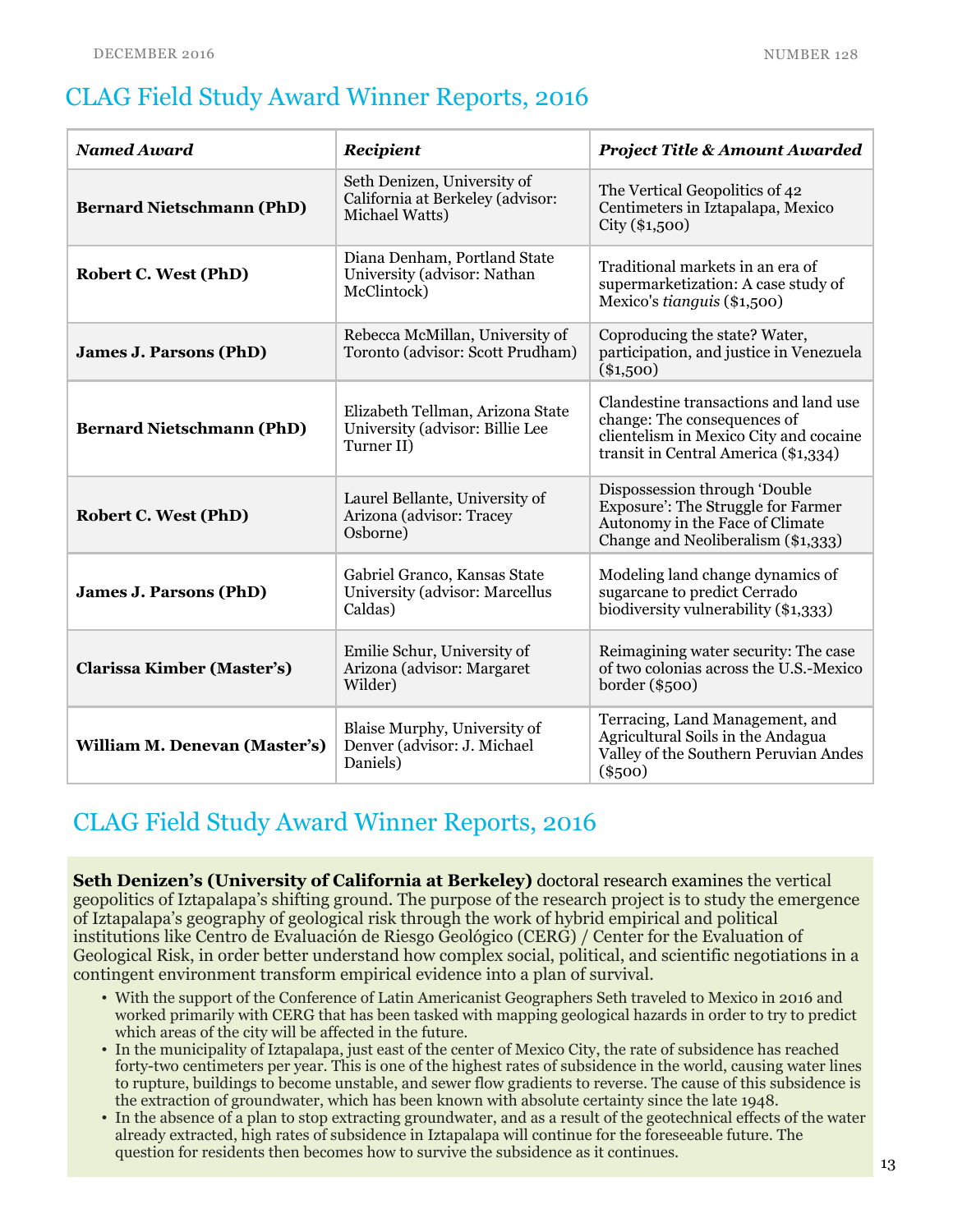Rebecca McMillan's (University of Toronto) doctoral research examines Venezuela's participatory water management institutions – referred to as "technical water committees" – and their relationship to water equity and changing state-society relations. This summer, the country was at the peak of its worst drought in nearly half a century. Because Venezuela is highly reliant on hydroelectricity, the drought had multiple spin-off effects across the public and private sectors.

- Rebecca spent summer 2016 in Venezuela conducting preliminary research for the first stage of PhD field research, to be conducted over 1-1.5 years and divided between Caracas and a rural case community.
- During this first phase of field research, Rebecca carried out interviews with water activists, government officials, and other researchers in Caracas to establish the broader context of the project. Additionally, Rebecca began attending water committee meetings in the community of Antímano.
- One research theme in this first phase has been exploring the roots of the present water crisis, and competing narratives about its causes. Water narratives, as political ecologists suggest, do important "work" in terms of supporting political coalitions or (de)legitimizing projects.
- The next phase of research involves 11 months of community-level ethnographic research with the water committees.



Photo Caption: Illegal home construction in a National Protected Area in Sierra de Santa Catarina, Iztapalapa. According to nearby residents, an actor from a smaller political party, Partido de Trabajo, is selling the land, registering people to vote, and providing services.

Elizabeth Tellman's (Arizona State University) doctoral research examines how clientelism works in the process of urban land change in Mexico City and cocaine transit in Central America.

- Preliminary fieldwork on informal settlements was conducted from June-August, 2016 and focused on interviewing academic experts on Mexico City's urbanization and key agents shaping and regulating informal urbanization, including government officials, residents, and political party and social movement leaders. In addition to these interviews, visits were made to informal urban communities and participant observation engaging in government meetings discussing regulating urbanization in the Mexican Megalopolis (Megalopolis II, July 25-26, Mexican Legislative Assembly) and planning eviction of informal settlements in one borough of the city (Xochimilco), which is rapidly urbanizing on formal conservation land.
- Initial expert interviews confirmed politics permeates informal settlements and the regularization process at all stages. Politicians at every level—local delegation, local representatives, federal level senators, mayors, and even the President—can formally or informally influence regularization or access to urban services.

Laurel Bellante's (University of Arizona) doctoral research involves in-depth research in two cornfarming counties in Chiapas, Mexico. Laurel's study documents farmers' experiences of "double exposure" to both climate change and neoliberal agricultural policies and the associated impacts on land use decisions, resource control, farmer organizing, and the long-term viability of smallholder corn production.

- Preliminary data analysis reveals the many ways in which farmers are experiencing and responding to 'double exposure.' On the one hand, farmers observe worrisome changes in their local environment and climate and increasing yield losses from drought, climate extremes, and pests. On the other hand, neoliberal agricultural policies have increased competition among corn farmers just as agricultural supports in the form of credit access, subsidized seeds and inputs, and state-based extension services have been sharply curtailed.
- This research demonstrates the complex ways in which political economic factors intersect with and compound farmers' vulnerability to environmental changes.
- In the absence of new efforts to reinvigorate Mexico's seed, inputs, and extension services, this research identifies strong economic and environmental trends that reduce the long-term viability of small-scale farming and thwart transitions to more sustainable and resilient agricultural practices.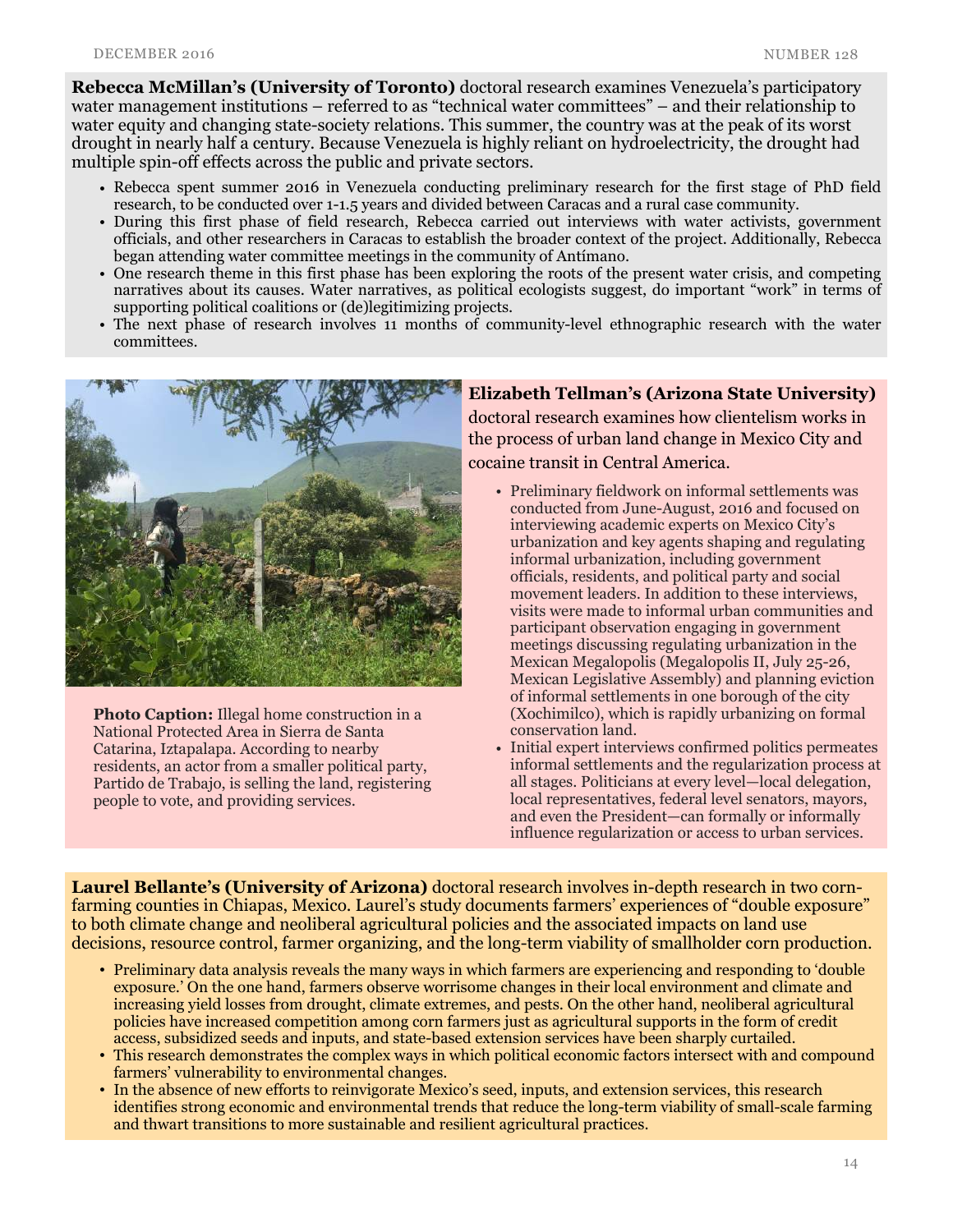Gabriel Granco's (Kansas State University) fieldwork had the objective to advance an approach to studying land change dynamics' impacts on biodiversity considering climate change scenarios. Environmental impacts are of concern when ethanol is produced in areas of high biodiversity value such as the Brazilian savanna known as Cerrado. This biome has been the breadbasket of the Brazil since the agricultural revolution in the 1970s powered by intensive capital and the conversion of the large plains to grain production and pastureland.

- Gabriel's fieldwork took place at the laboratory of Meta-population and Landscape Ecology at Federal University of Goias, Goiania, Brazil, under the supervision of Dr. de Marco Jr. This laboratory is on the leading edge of ecological niche modeling (ENM) concerning the Cerrado's biodiversity investigating the response of a wide number of mammals, amphibians, and insects to land use and climate change. It was a rich experience to collaborate with a large lab developing partnerships, sharing data and insights.
- Gabriel spent 45 days in this laboratory; during this time he was trained in the most recent modeling and evaluation methods on ENM.
- During fieldwork, Gabriel collaborated in the development of an ENM for sugarcane. They modeled the areas suitable for sugarcane production, thus the ENM result indicates areas where sugarcane can be grown.

**Emilie Schur's (University of Arizona)** thesis is a comparative study of two colonia communities— Columbus, New Mexico and Palomas, Chihuahua—that are separated by the U.S.-Mexico border, but interconnected by contaminated groundwater from the transboundary Mimbres Basin Aquifer. During summer fieldwork, Emilie focused on answering two primary research questions: *What causes household water insecurity in colonia communities, and how can access to clean and reliable water be improved?* 

- Emilie stayed in Palomas, Chihuahua for a month and traveled to the county seat of Ascension and Ciudad Juarez for interviews with policymakers. Emilie lived for a second month in Deming, New Mexico.
- In Palomas, Emilie collaborated with eight community health workers, *promotoras de salud*, to co-design a survey for assessing household water security. Emilie held two focus groups during the design phase with the *promotoras*, and afterward they surveyed 102 households in Palomas. In Columbus, Emilie collaborated with a local NGO to survey 50 households.
- Emilie conducted semi-structured interviews with 52 stakeholders. These included representatives from water utilities, environmental/ conservation organizations, border agencies, government officials, farmers/ ranchers, well drillers, teachers, community health workers, and academics. My research contributes to a growing body of work that calls for a refining of water security metrics based on grounded, participatory research.

Blaise Murphy (University of Denver) completed field work for her Master's thesis studying agricultural soils in the Andagua Valley of the Southern Peruvian Andes. The overarching goal of this project was to answer the following question: W*hat effects do terracing and land management have on agriculturally relevant soil properties in the Andagua Valley?*

- To complete this research, Blaise collected 90 topsoil samples from both abandoned and cultivated agricultural terraces of varying ages, aspects and types across the valley. Throughout the research process, she became particularly interested in the areas called *Paccareta* and *Tauca*, both of which were reconstructed within the last 50 years but have drastically different occupational histories, resulting in distinct agricultural soil properties.
- Observations from the field show that wall collapse can induce sheet erosion in abandoned agricultural terraces. The process removes topsoil from terraces on micro-shoulderslopes and micro-backslopes exposing a subsurface compacted clay horizon also found underlaying currently cultivated terraces across the valley. Lab analysis will further illuminate the effects of land management on the soil systems in the valley and their potential for future agricultural fertility.
- Outcomes of this project will be compiled in the form of a Master's thesis and shared with the community on Blaise's return to Peru.